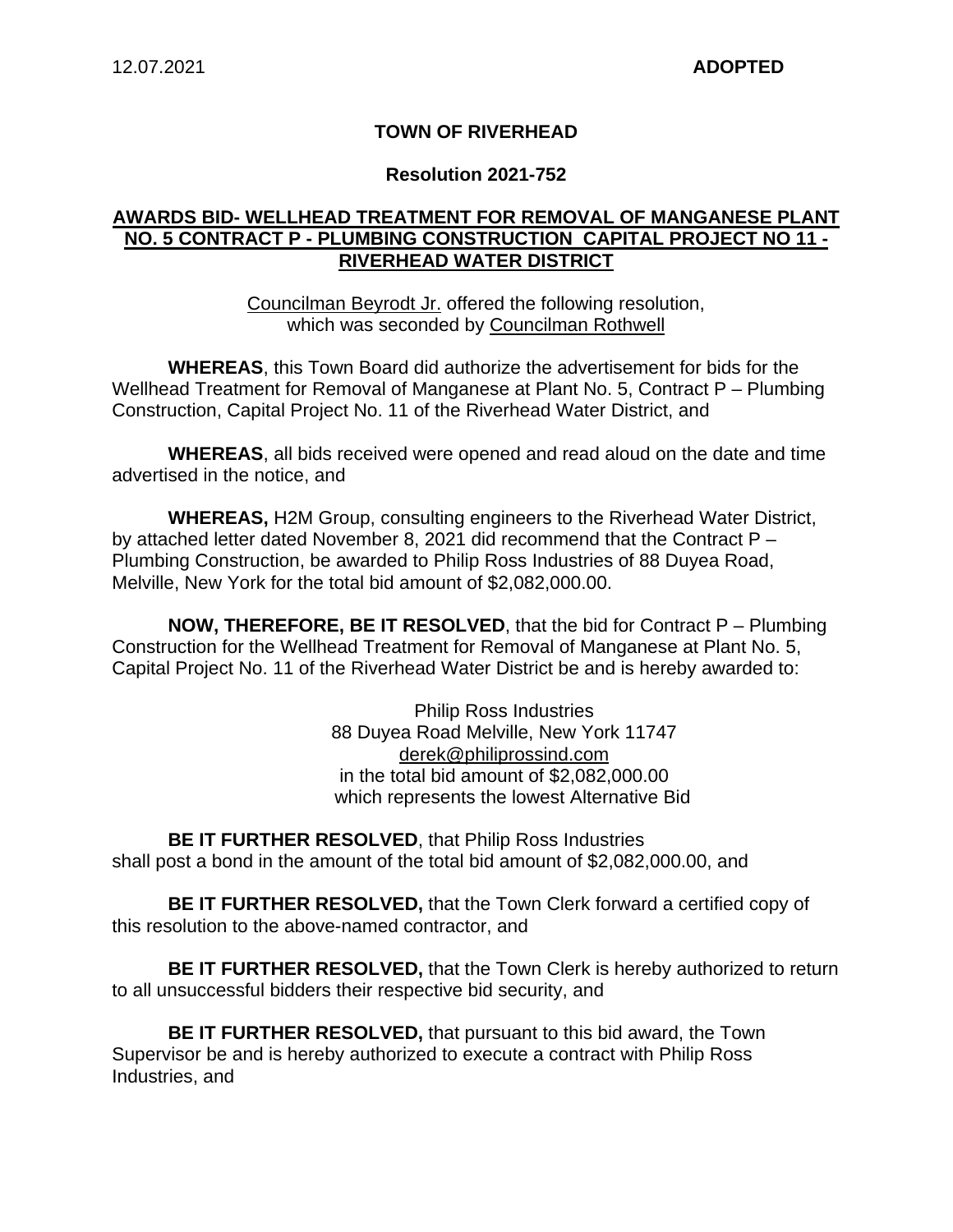**BE IT FURTHER RESOLVED,** that upon completion of fully executed contracts and the filing of said contract with the Town Clerk, the Town Clerk is hereby authorized to release to the successful bidder the bidder's bid security, and be it further

**RESOLVED**, all Town Hall Departments may review and obtain a copy of this resolution from the electronic storage device and if needed, a certified copy of same may be obtained from the Office of the Town Clerk.

# **THE VOTE**

| <b>RESULT:</b> | <b>ADOPTED [UNANIMOUS]</b>                                |  |
|----------------|-----------------------------------------------------------|--|
| <b>MOVER:</b>  | Frank Beyrodt Jr., Councilman                             |  |
|                | <b>SECONDER:</b> Kenneth Rothwell, Councilman             |  |
| <b>AYES:</b>   | Yvette Aguiar, Catherine Kent, Frank Beyrodt Jr., Kenneth |  |
|                | Rothwell                                                  |  |
| <b>ABSENT:</b> | <b>Tim Hubbard</b>                                        |  |